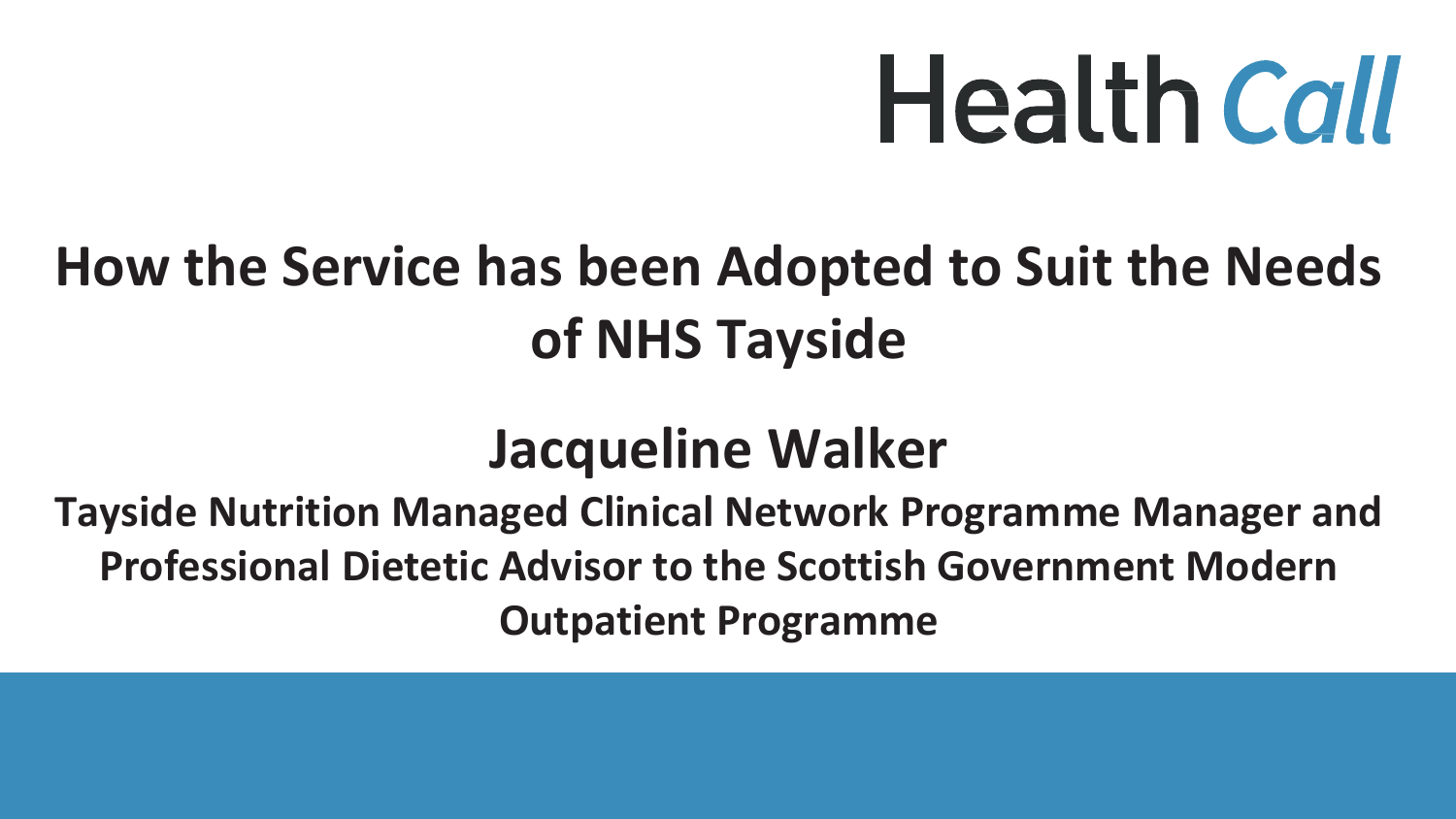

# **Overview**

- Why change
- Approach taken to service transformational
- Key transformation activities
- Outcomes
- Next steps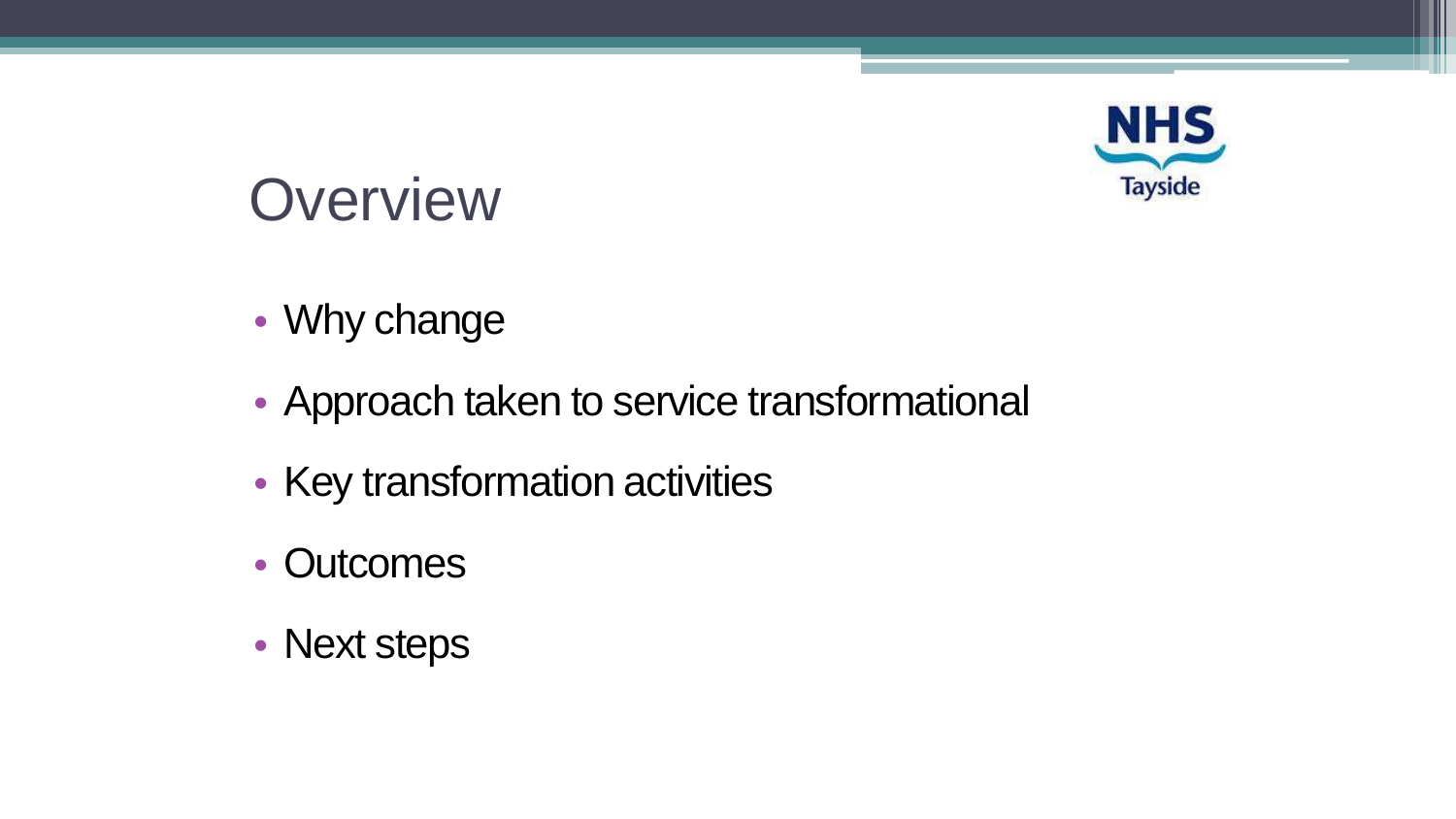# Tayside demographics



#### **Tayside's population**

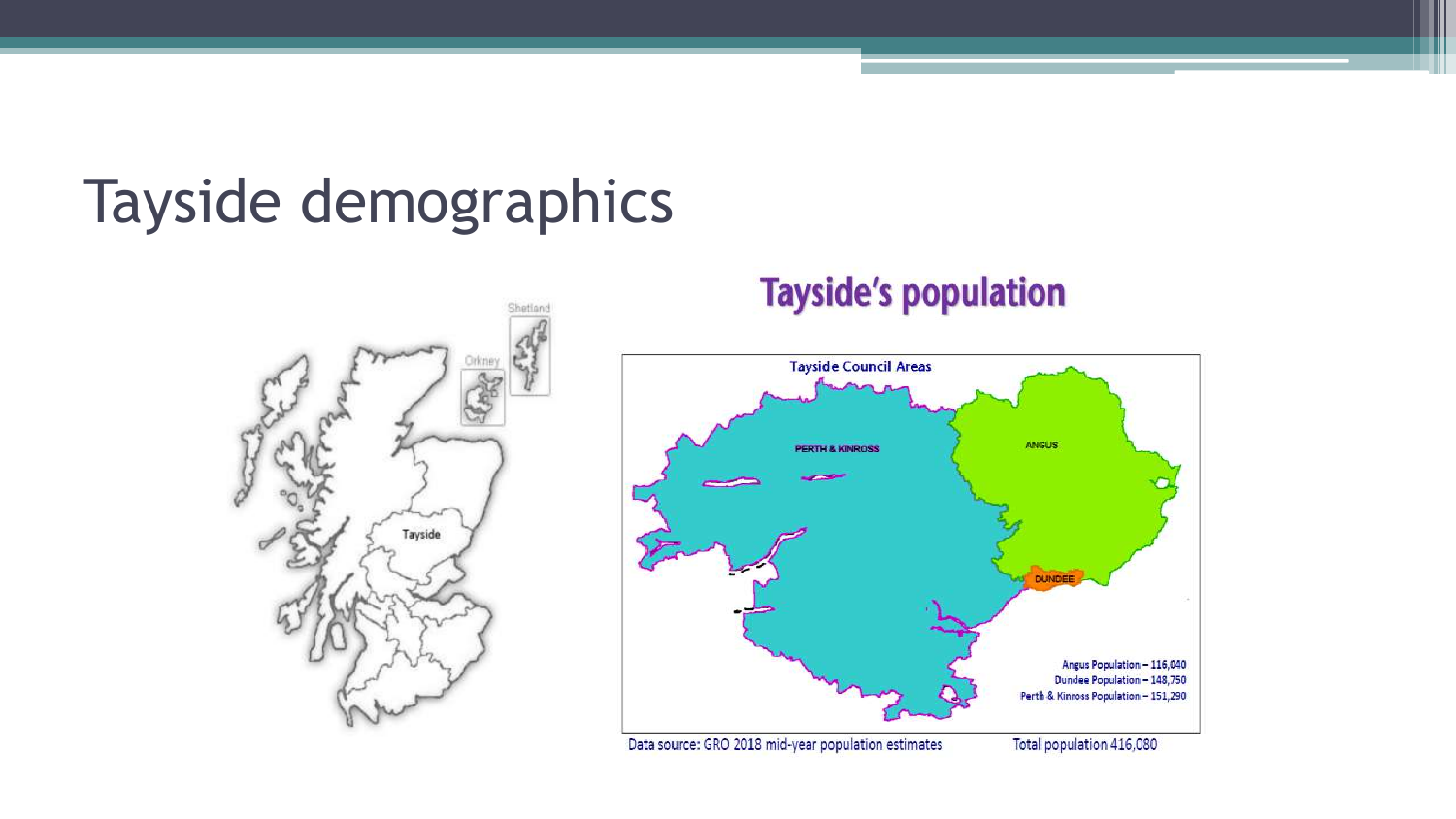

# Why Change?

- **30%** in residents versus **4%** in the general population (BAPEN, 2015)
- ONS spend high (£1.2M) £320K per annum / 800 patients (20%) (PRISMs 2016/ SG SLWG ONS 2016/17 Report)

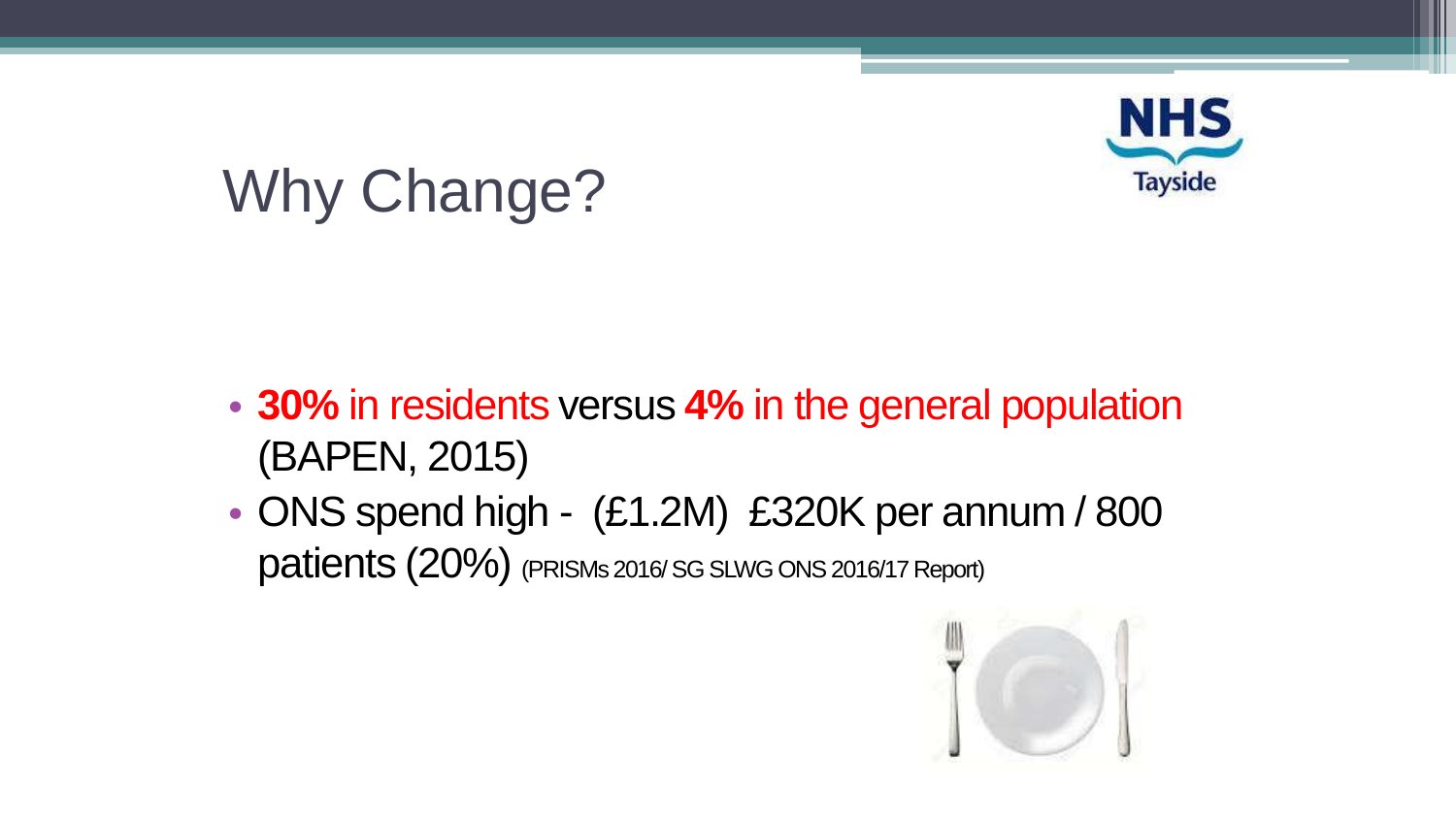# ONS in Tayside Care Homes - Aim

- Reduce spend
- Implement dietetic led co-produced model
- Improve governance
- Reduce GP time
- Reduces waste
- Meet Care Inspectorate Standards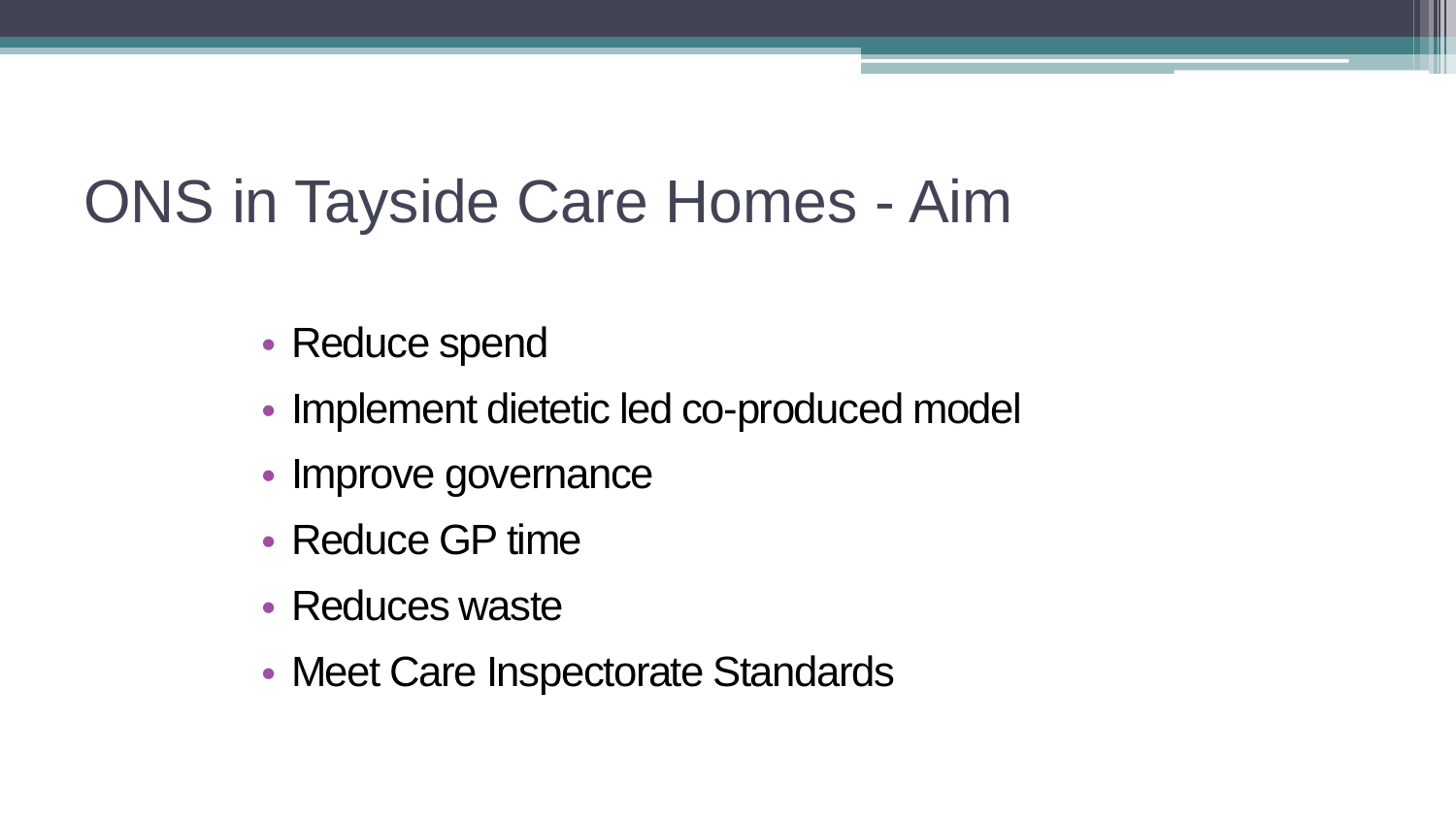

**Programme Management** Planned - Outcome Focused – Reported - Communicated - Risk Assessed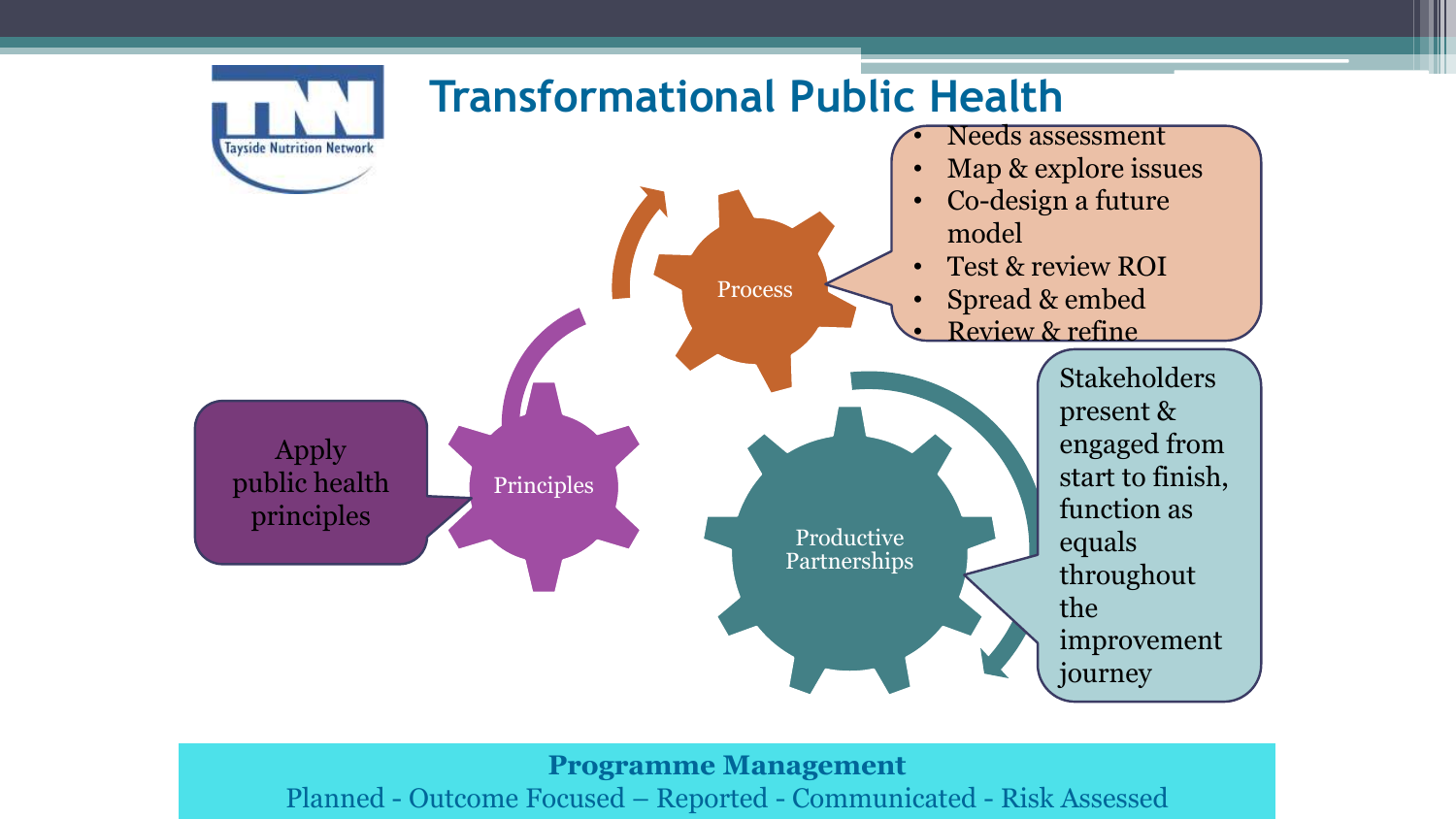### Current ONS Model

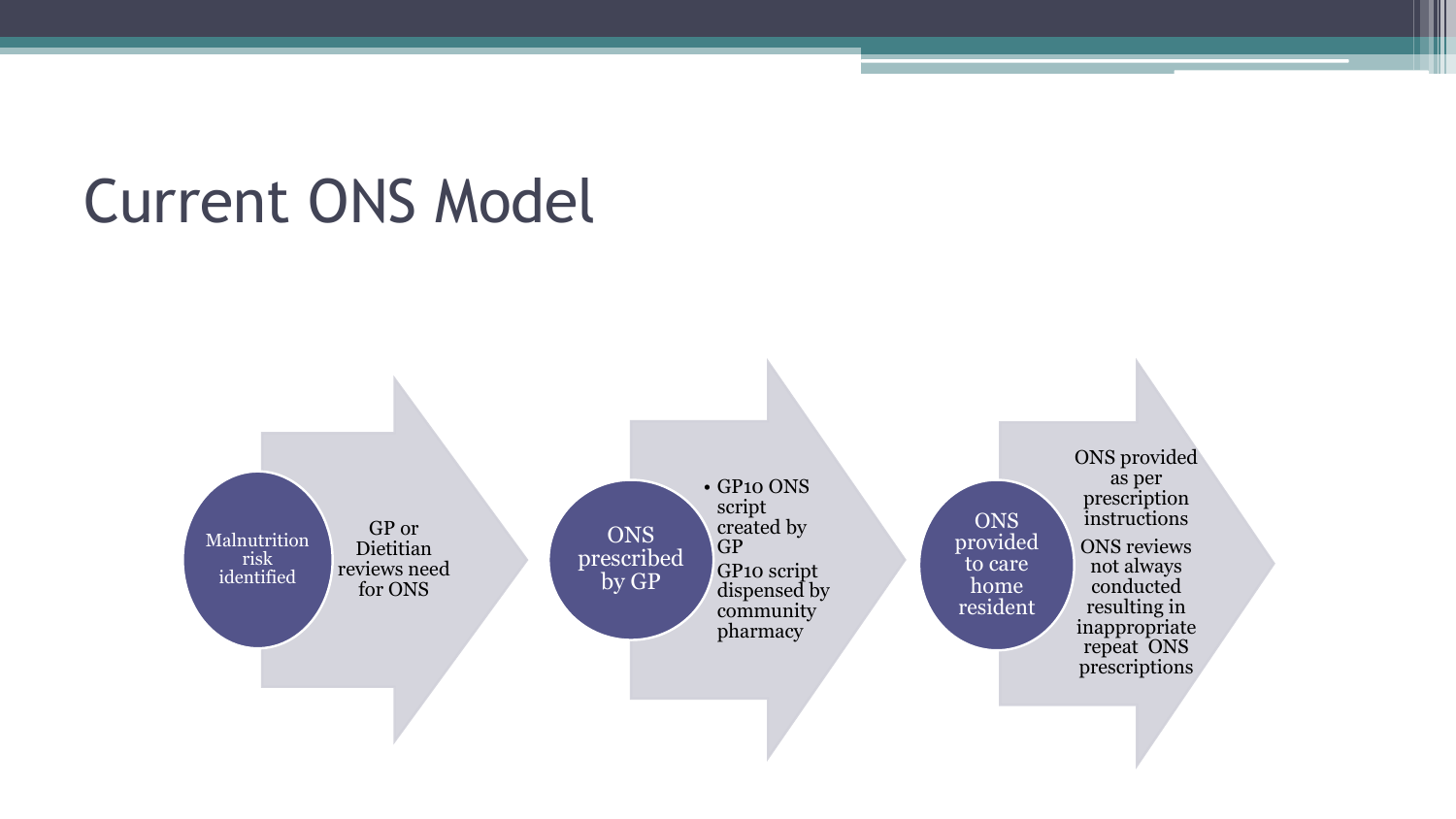## Interim ONS Model 2018

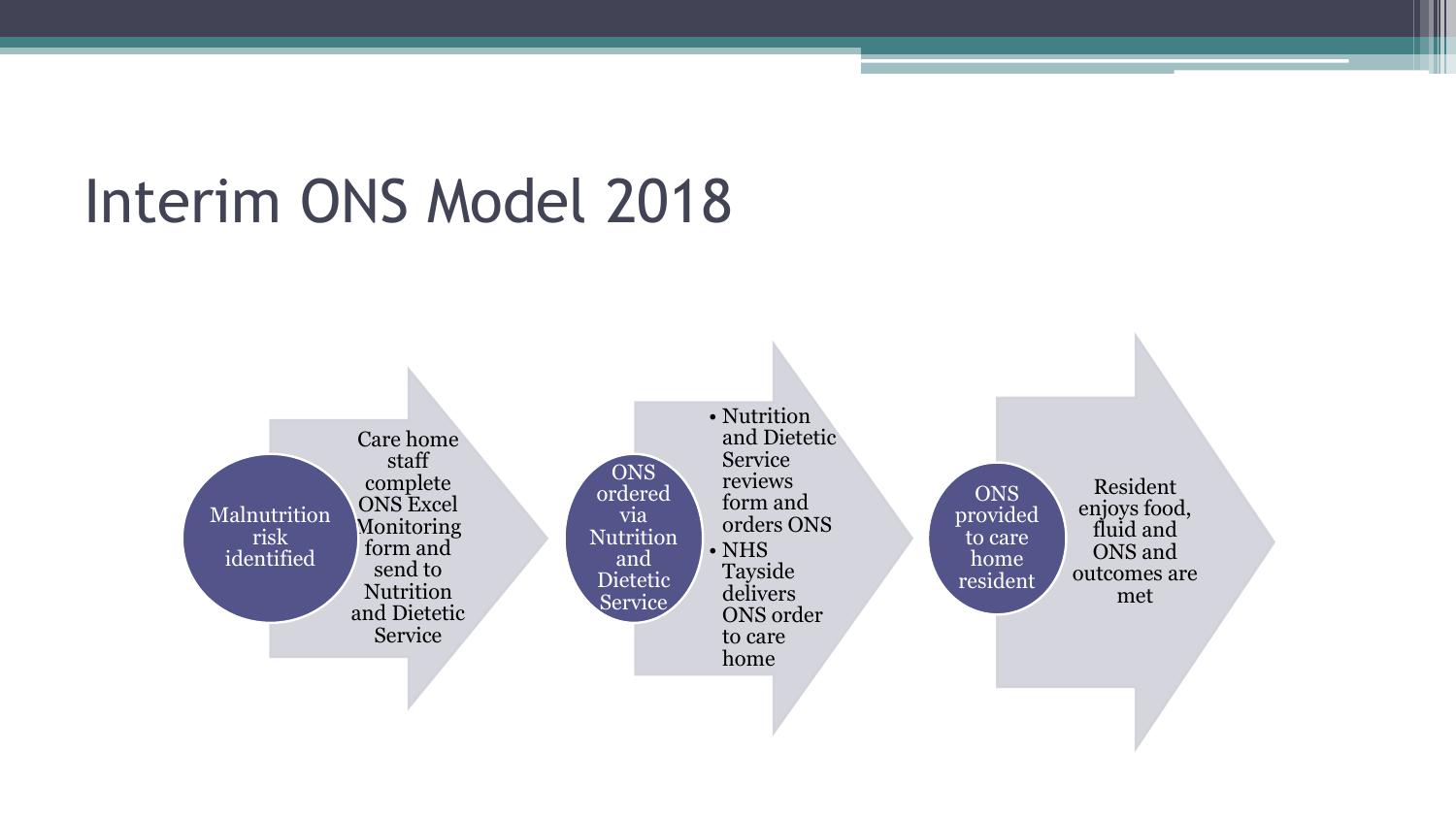# New ONS Model 2019

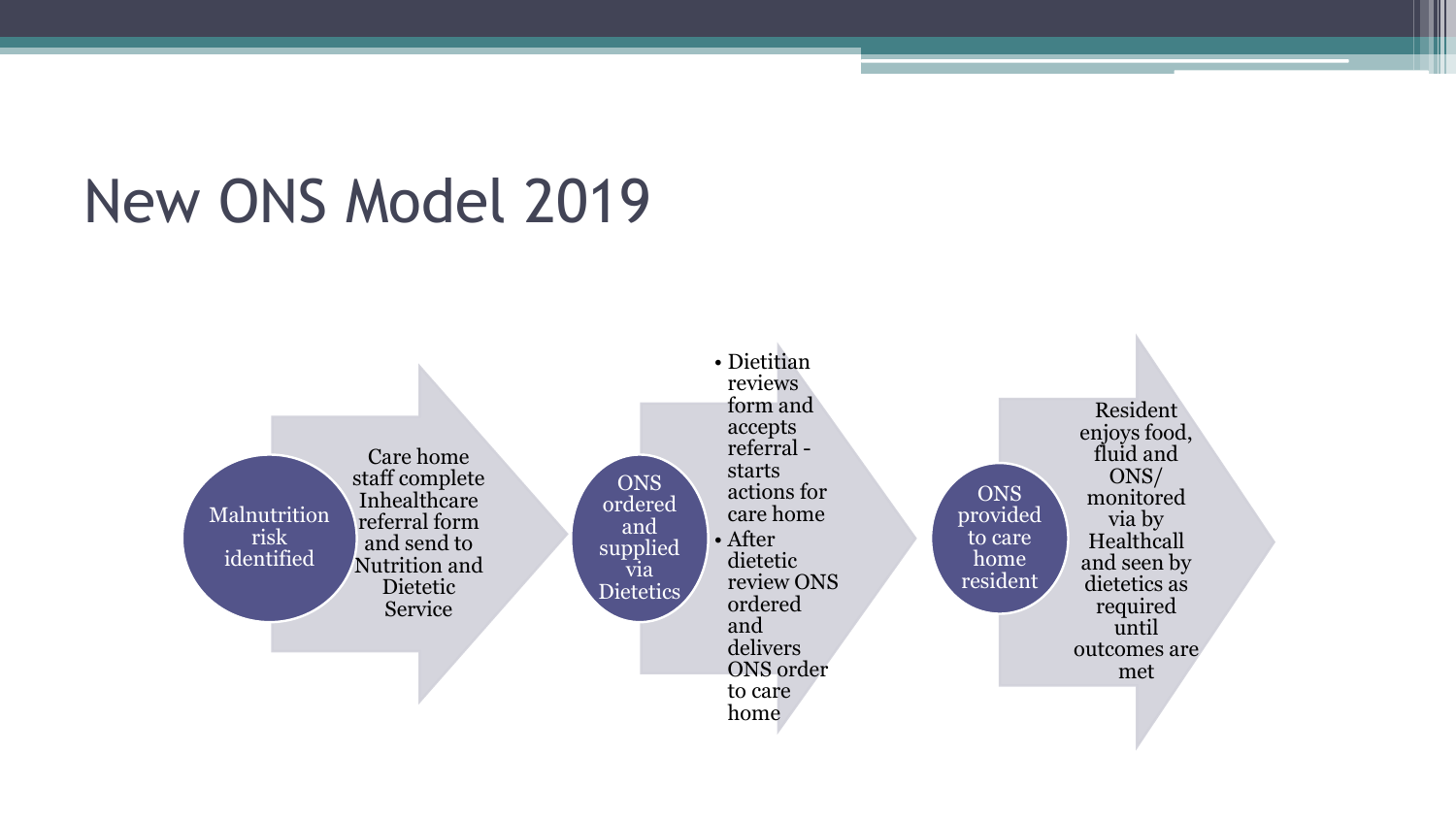#### **ORDERING AND DELIVERY**



*Interlink: Steps cannot happen until the previous one is completed*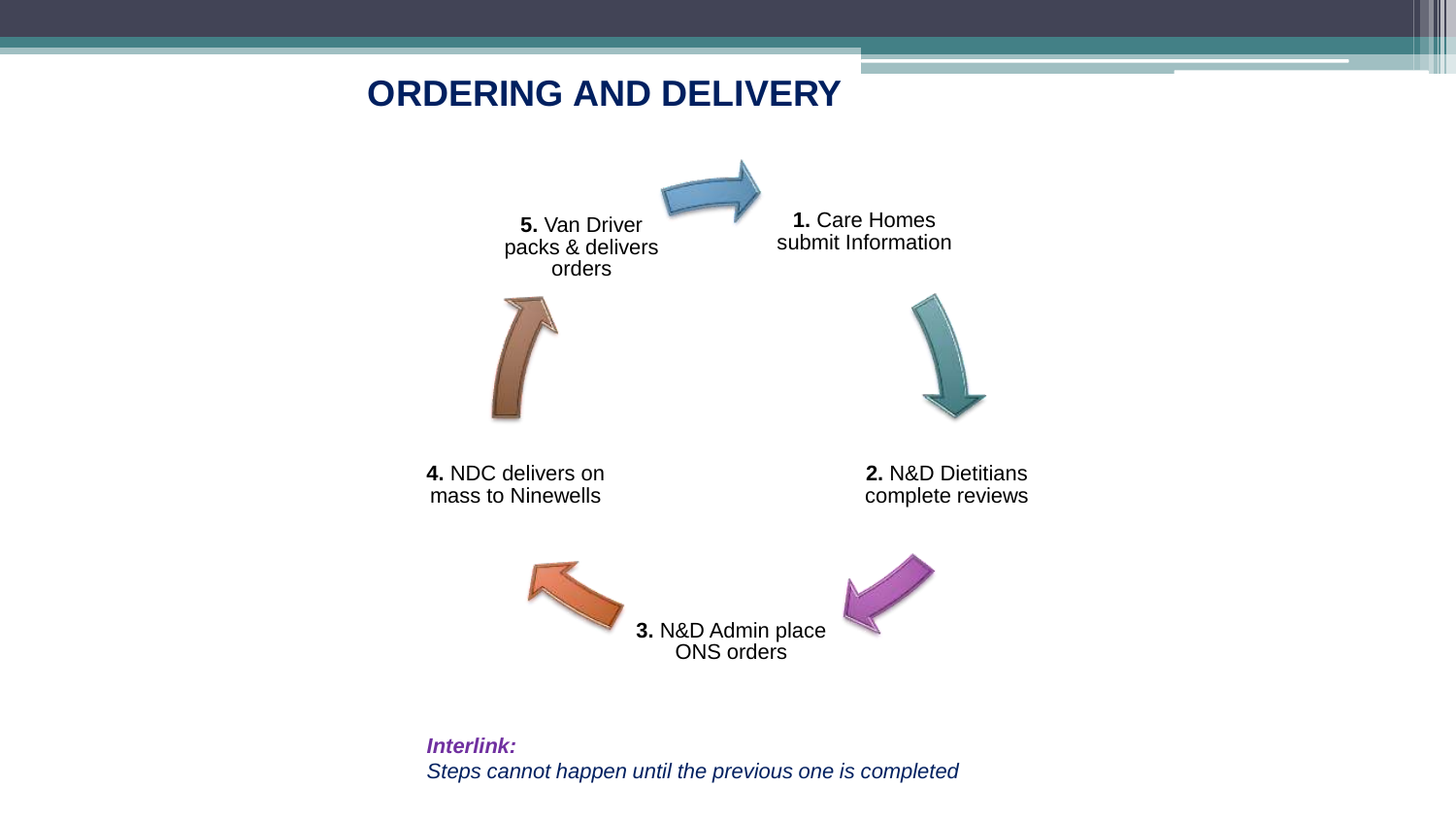#### Tayside monitoring pathway

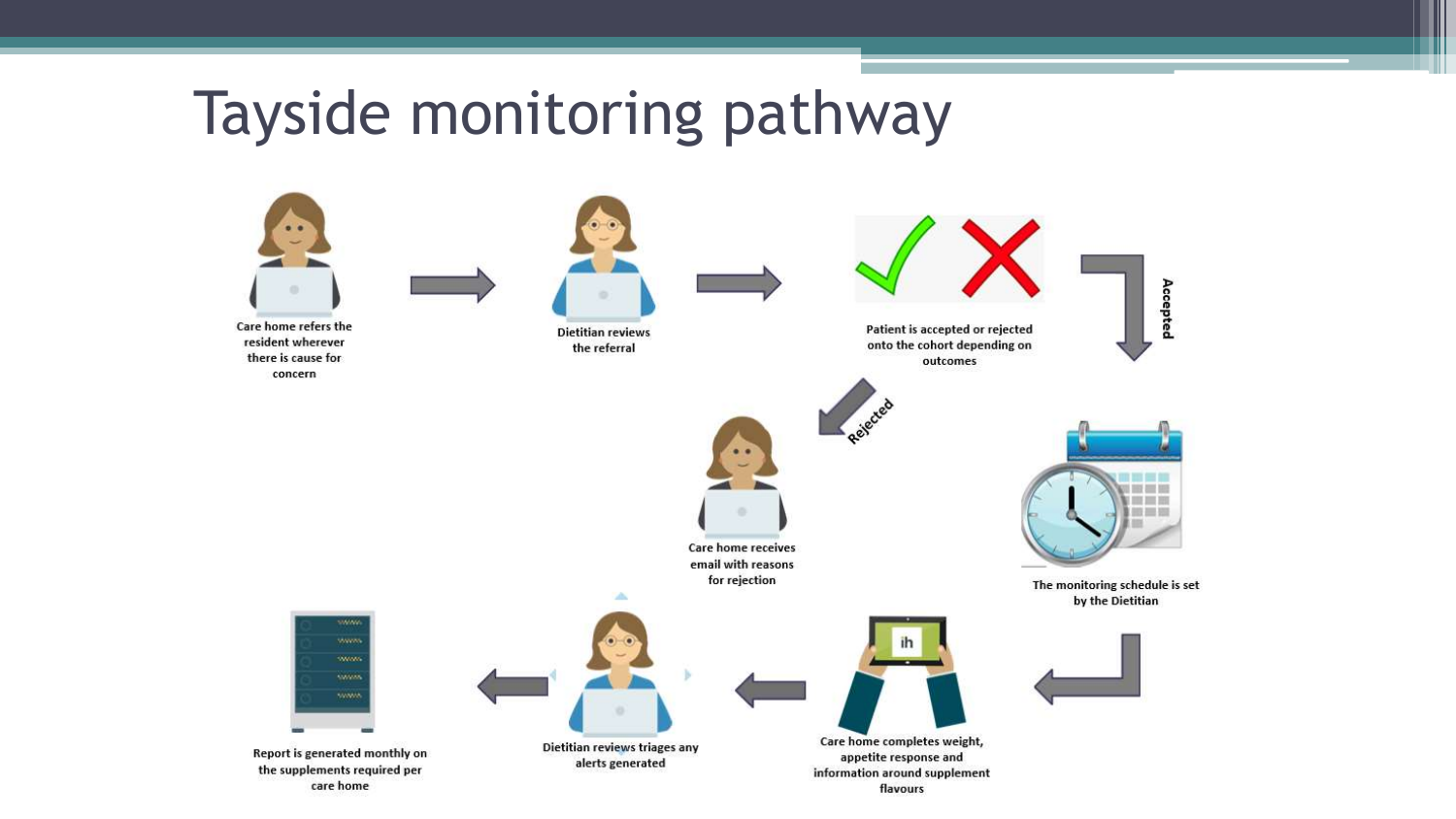# ONS Ordering

#### Care home provides flavours of the prescribed supplements which generates a report for ordering

| care plan, indicating what has<br>worked and what hasn't worked                                                     |                                                                              |  |
|---------------------------------------------------------------------------------------------------------------------|------------------------------------------------------------------------------|--|
| You have been recommended<br>to take 2 each day of Ensure<br>Compact How much of these<br>are you managing to take? | Taking about all<br>Taking about three quarters<br>Taking about half or less |  |

Please select the supplement Ensure Compact advised by the dietitian, as above, from the drop down list and indicate the residents flavour preferences. Preferred flavours (more than III Banana one may apply) (i) Cafe Latte Ell Strawberry El Vanilla

Ext Back

| <b>Patient</b> | <b>Supplement</b>                                         | Per day | l4 weeks | Case size  Cases |  |
|----------------|-----------------------------------------------------------|---------|----------|------------------|--|
|                | 11111111111 Ensure Plus Milkshake - Banana                |         |          |                  |  |
|                | 2222222222 Ensure Plus Milkshake - Banana                 |         |          |                  |  |
|                | 3333333333 Ensure Plus Milkshake - Banana                 |         |          |                  |  |
|                | Ensure Plus Milkshake - Banana (Total)                    |         | 112      | 30               |  |
|                | 11111111111 Ensure Plus Milkshake - Strawberry            |         |          |                  |  |
|                | 55555555555 Ensure Plus Milkshake - Strawberry            |         |          |                  |  |
|                | Ensure Plus Milkshake - Strawberry (Total)                |         | 196      | 30               |  |
|                | 11111111111 Fresenius Kabi Fresubin - 2kcal Drink - Peach |         |          |                  |  |
|                | Fresenius Kabi Fresubin - 2kcal Drink - Peach (Total)     |         | 28       | 241              |  |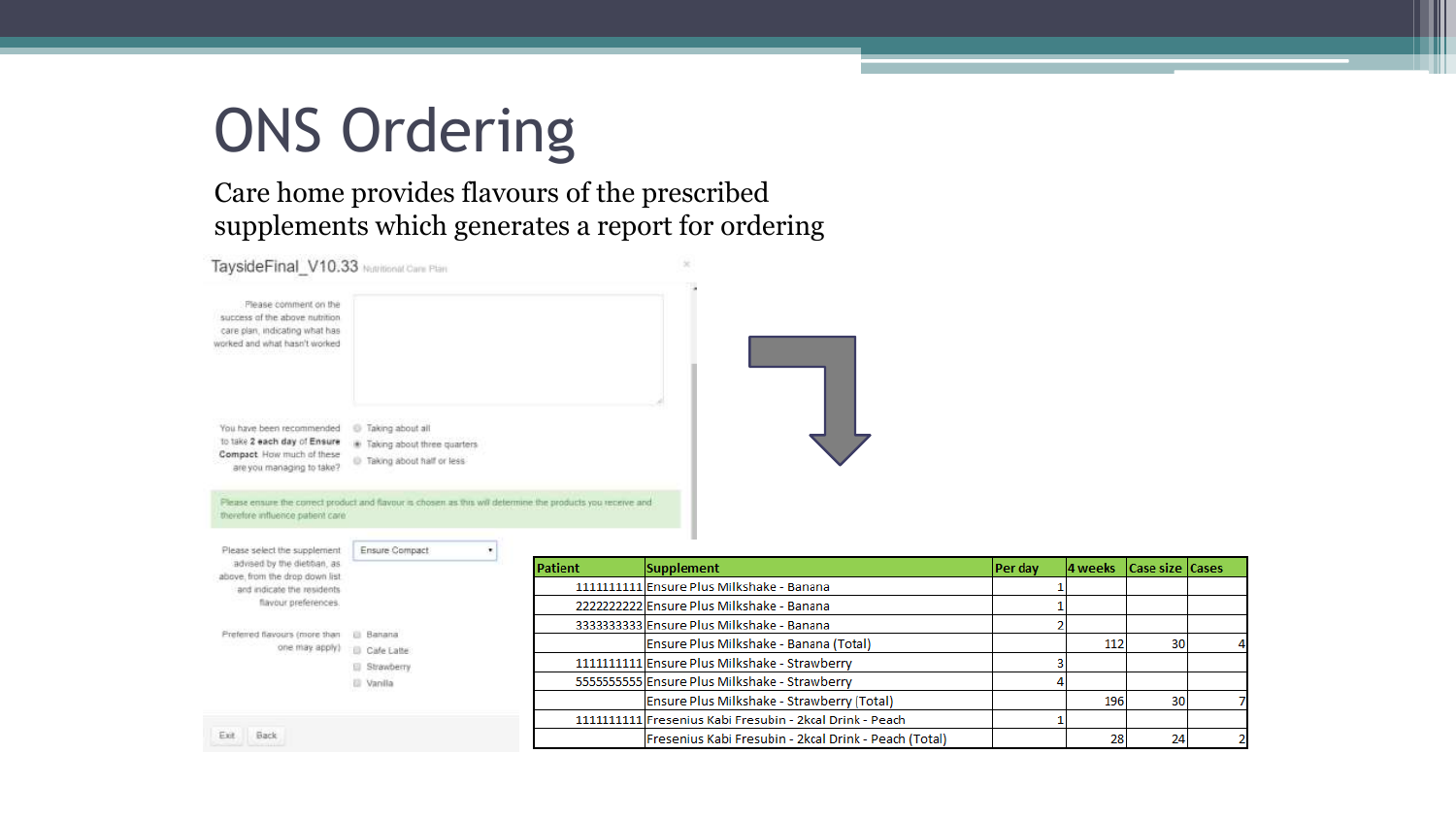# 6 Steps to implementation of new ONS Service for Care Homes

- 1. Care Home informed of start date
- 2. Care homes trained staff –MUST and Food First
- 3. GDPR documentation completed (Data Protection Number obtained)
- 4. Dietitians review residents on ONS, provide documentation and stock care home with ONS
- 5. Dietitians write to GP cancelling future ONS
- 6. Next order is via new model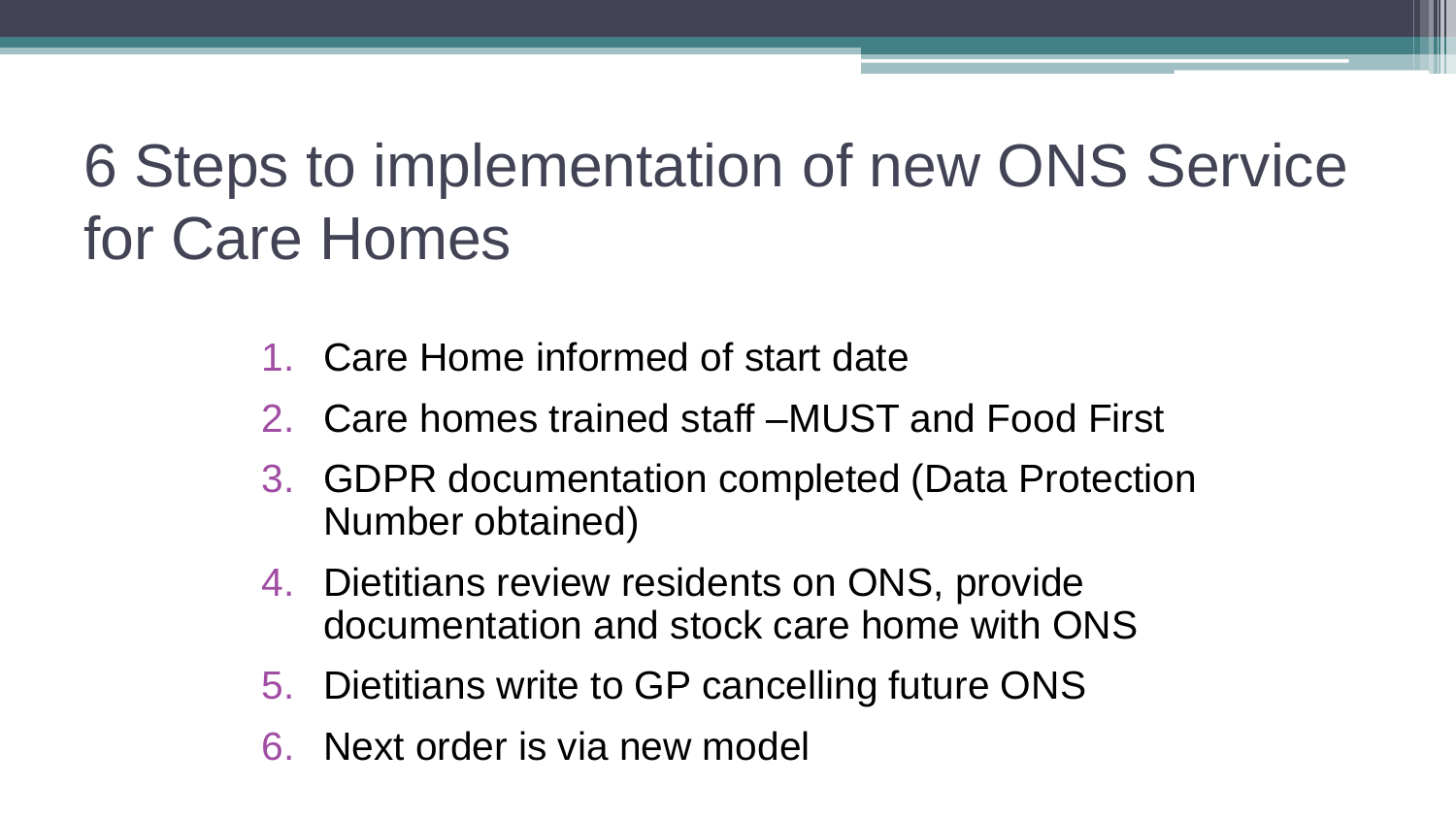#### Care Home Perspective, Care Home Manager View

- Pilot started in November 2017
- Successful pilot and clients have reaped the benefits
- Enhanced closer clinical monitoring of clients and their dietetic needs
- No delay in obtaining supplies
- Able to commence clients on ONS as soon as it was noted they had lost weight and their MUST score changed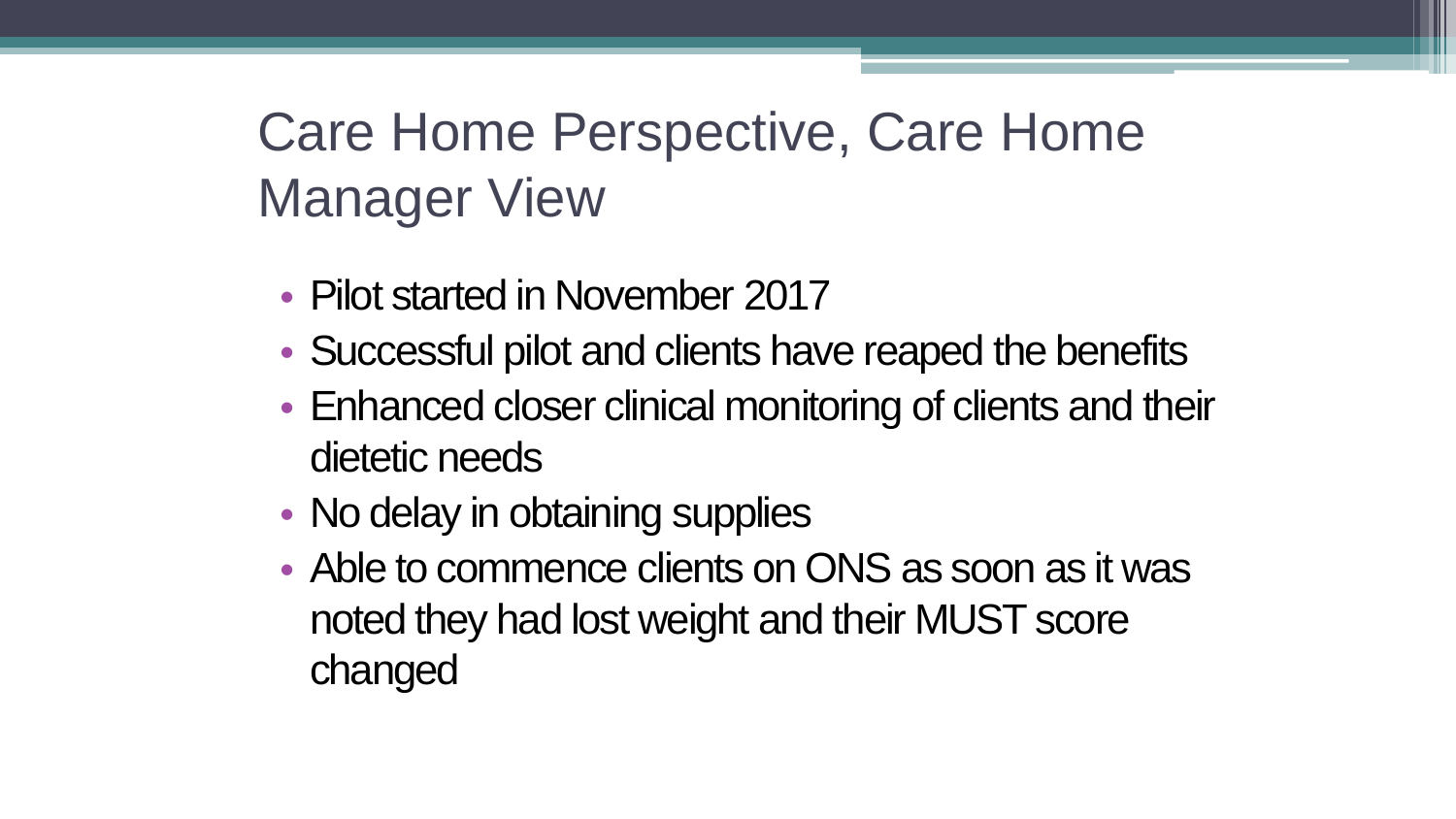## *Care Home Perspective continued…*

- Closer working relationships with the dietitians
- Ability to try many ways to encourage clients to consume ONS such as heating, freezing, adding to porridge
- Constant support from the dietitians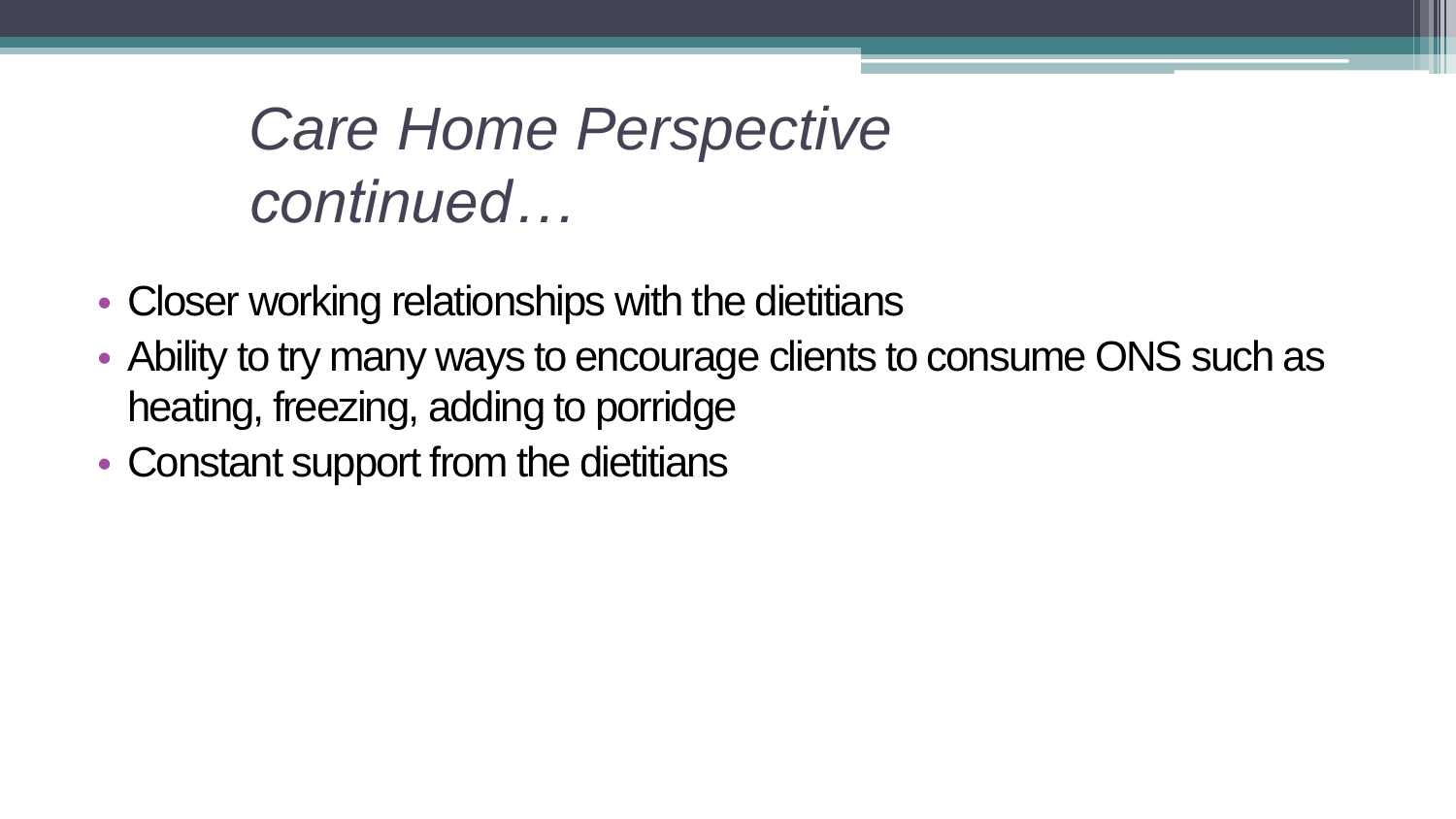## *Care Home perspective continued…*

- Identified triggers when there was weight loss across a proportion of clients much quicker due to the input of data – and being able to sort the issue
- This in turn led to clients being treated faster
- Logistically very smooth service, delivery very good, easy to use and space friendly , fantastic support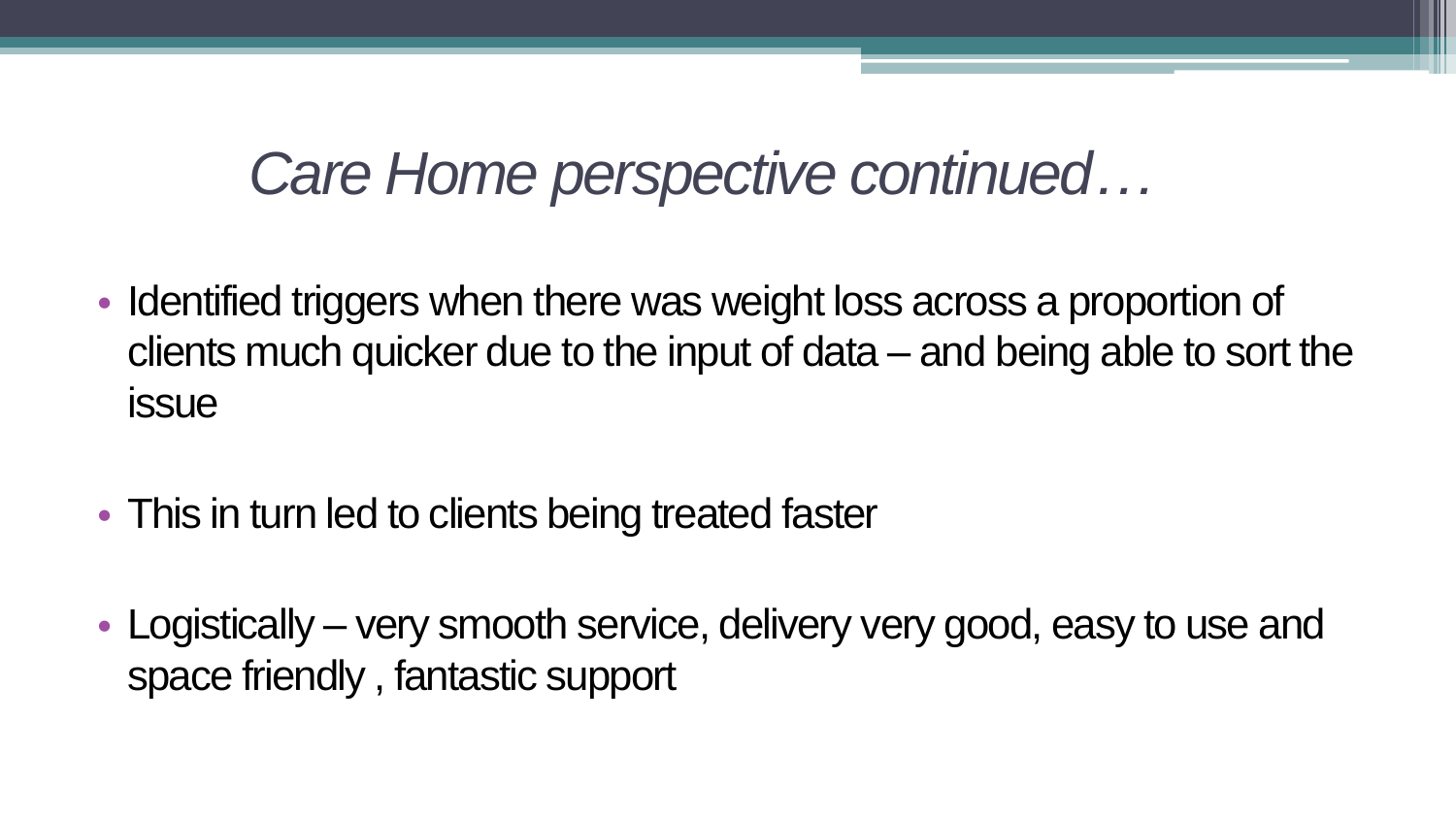## Spend Impact 2017-June 2019 (PRISM Data)



Presc HSCP Name - current

● Angus ● Dundee City ● Perth and Kinross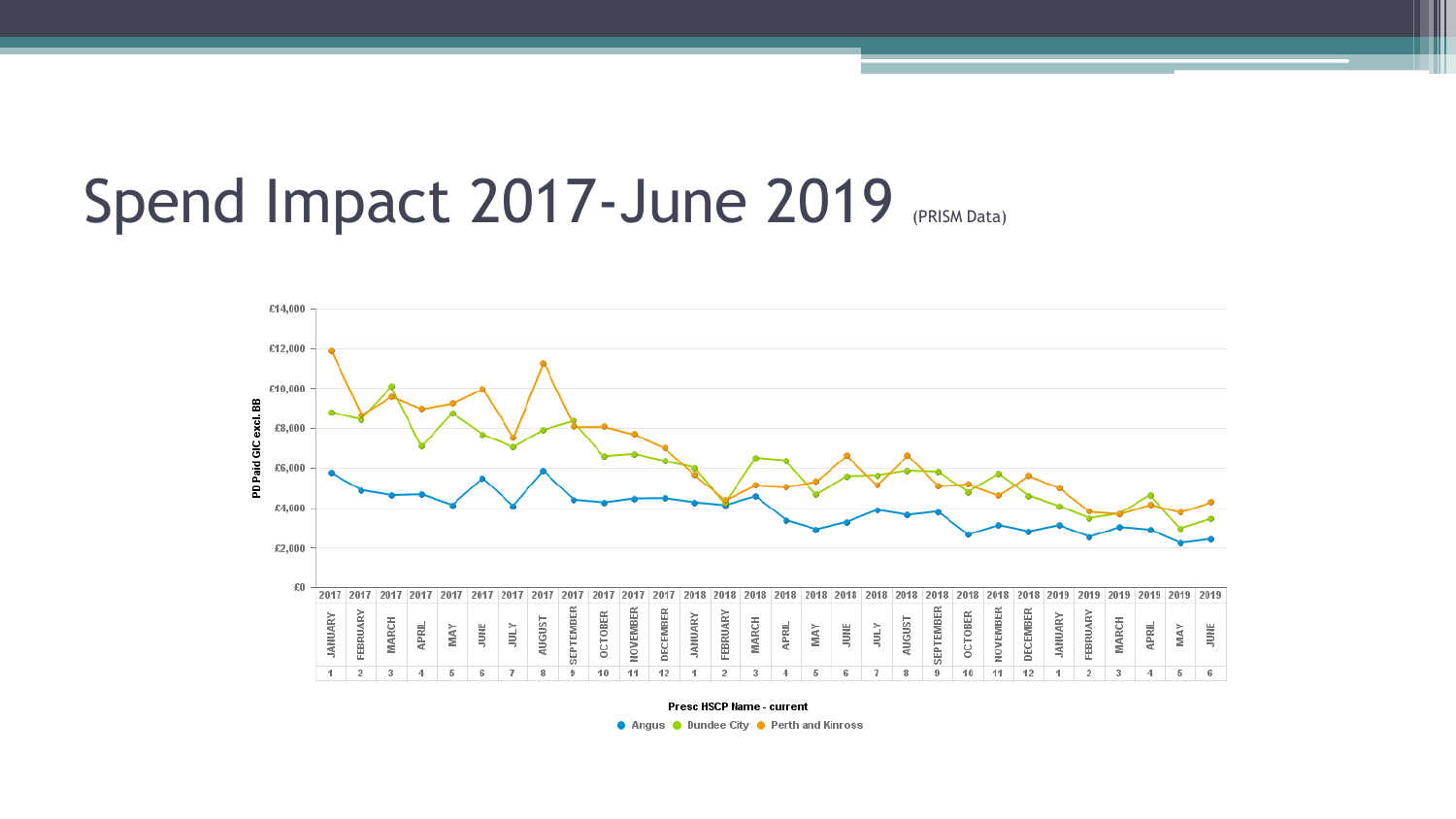#### **Timescales**

- ONS Reviews Dec 2017- July 2018
- Training May 2019 onwards
- Transfer over End June 2019 onwards
- Monitor improvement constantly
- Roll out pan Tayside by Xmas 2019